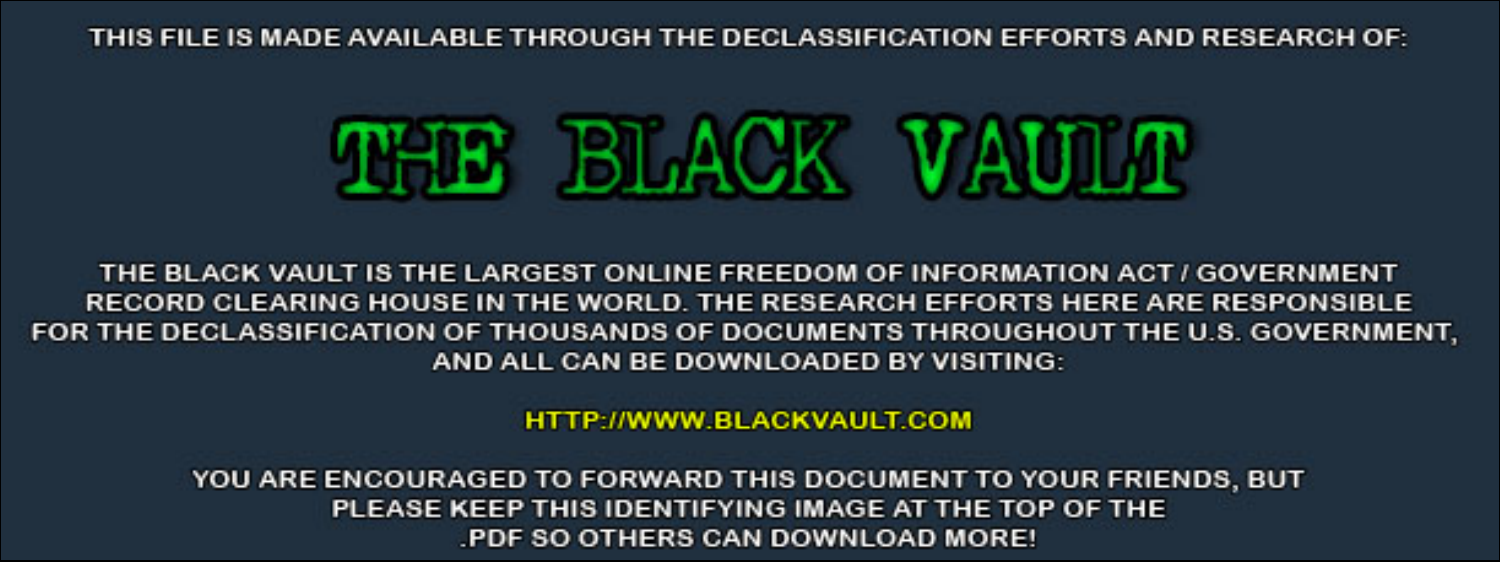SECRET/COMINITYX1

## **(U)Cryptologic Almanac 50th Anniversary Series**

## **(U)Hungary, 1956: The Crisis That NSA Did Not Predict**

[(U) This article first appeared in the Cryptologic Almanac on 7 November 1994.]

(U) With the death of Soviet leader Joseph Stalin, a split occurred between the liberal and conservative wings the Communist Party from which Nikita Khrushchev emerged as leader by 1955. Khrushchev launched an all-out war on Stalinism. This "de-Stalinization," as the West called it, brought economic reform and a modicum of new freedoms to Soviet citizens. It also increased the rebelliousness in the Soviet satellites. In October 1956, the Hungarians launched a rebellion, led by students and workers, which installed a liberal Communist, Imre Nagy, as their new leader. On 4 November, Khrushchev sent 200,000 troops and 4,000 tanks into Budapest and other areas brutally suppressing the rebellion, toppling Nagy from power, killing thousands, and forcing thousands more to flee.  $\binom{(b)(1)}{(b)(3)-50}$  usc 403

 $(b)(3) - P.L.86-36$ 

 $(8/5)$  The Soviet suppression of the Hungarian Revolution

**ISHSTT** 

Then, on 29 October, the Israeli invasion of Suez  $\int_{(b)(1)}$ turned heads in another direction, and everyone forgot about Europe. (b)(3)-50 USC 403

(b)(3)-P.L.86-36

I

| Approved for Release by NSA or       |  |  |
|--------------------------------------|--|--|
| <u>03-05-2010, FOIA Case # 53679</u> |  |  |